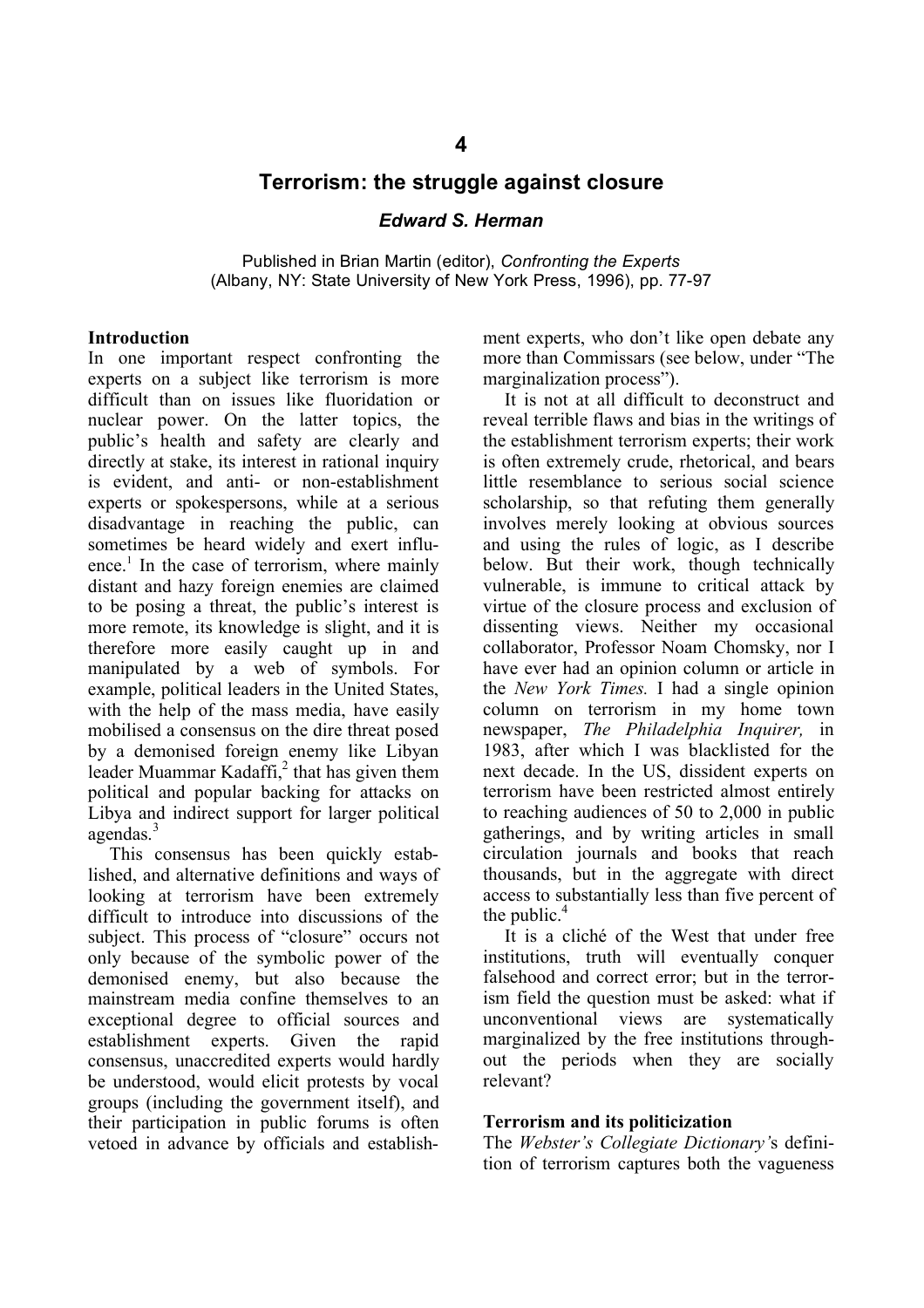and historical scope of usage of the term: "a mode of governing, or of opposing government, by intimidation." "Mode of governing" by intimidation is "state terrorism," and for a long time the word conjured up images of the mobs and guillotines of the French Revolution's "terror." In the twentieth century, the use of extreme violence by Hitler's Nazi Germany, Mussolini's Italy, and Stalin's Soviet Union reinforced the tie-in of state and terrorism.

An alternative vision of terrorism emerged in the late nineteenth century, which pointed to alienated and radical individuals and small groups who used violence to disrupt the established order. Here the image was the bewhiskered, fanatical looking, foreigner (earlier, Jewish or eastern European, more recently Middle Eastern), although the phrases "state terrorism" and "terrorist state" have remained in use. Thus, in a speech given on July 8, 1985, US president Ronald Reagan denounced state terrorism and listed the cast of villains on the world stage as Iran, Cuba, North Korea, Libya and Nicaragua.

Reagan's list illustrates the enormous politicization in the use of the word terrorism. The named villains were all states with which the US was in conflict. Nicaragua was actually under attack by a US-organised and funded proxy army (the *contras*), and was therefore a literal victim of US-sponsored terrorism, $5$  but its designation as one of the world's terrorist states was presented in the mainstream media without comment in news stories and editorials. South Africa, which was supporting its own cross-border insurgents in Angola (Savimbi and UNITA) and Mozambique (RENAMO), and engaged in regular commando raids and invasions across the borders of the front line states, was not designated a terrorist state, nor was Israel, which had invaded Lebanon in 1982, maintained a cross-border proxy army in Southern Lebanon, and carried out frequent air and commando attacks on Lebanon.

As a further reflection of the politicization of usage, the Soviet Union, Syria, and Iraq were excluded from Reagan's 1985 list, although the Soviet Union's alleged centrality

in world terrorism was repeatedly cited by the US Secretaries of State and Reagan himself, and was a core element in the western ideology of terrorism elaborated in the 1980s. But the US president was about to meet with the Soviet head of state, so the Soviet Union was momentarily exempted from status as a terrorist state for diplomatic reasons. Syria had just helped the US win the release of hostages in Lebanon, so it too was relieved of terrorist state onus as a reward for services rendered. Saddam Hussein's Iraq was also exempt from terrorist status, despite its ongoing aggression against Iran, employment of chemical weapons in the Iran war and against its own Kurdish people, and more general repression at home. But Iraq's aggression against Iran was approved and aided by the West, and Iraq was, like South Africa and Guatemala, "constructively engaged," not treated as an aggressor or terrorist state. It was only when it attacked the wrong victim (Kuwait) that the US officials spoke of "naked aggression," and Iraq was reclassified as a terrorist state.

It should also be noted that in western semantics, countries were not classed as "terrorist states" if they merely abused their own citizens, but only if they sponsored terrorist groups outside their own borders. Thus states like Argentina, Chile, El Salvador, and Guatemala, which carried out indigenous holocausts in the 1970s and early 1980s, were not terrorists but merely indulging in "human rights" abuses, in the memorable distinction made by Secretary of State Alexander Haig in January 1981. Haig went on to disclose that the US was going to shift its attention from "human rights" to "terrorism," claiming that the latter was a more serious problem and even an extreme version of human rights abuse. But this was a gross misrepresentation of fact. Nobody but Haig has ever claimed that terrorists in the narrow sense in which he used the term have intimidated and killed on the scale of state terrorists. The 13-year total, 1968-1980, for world-wide terrorist killings, given by the CIA in 1981, was 3,680, a figure exceeded by Guatemalan government killings by more than twenty-fold between 1978 and 1983.6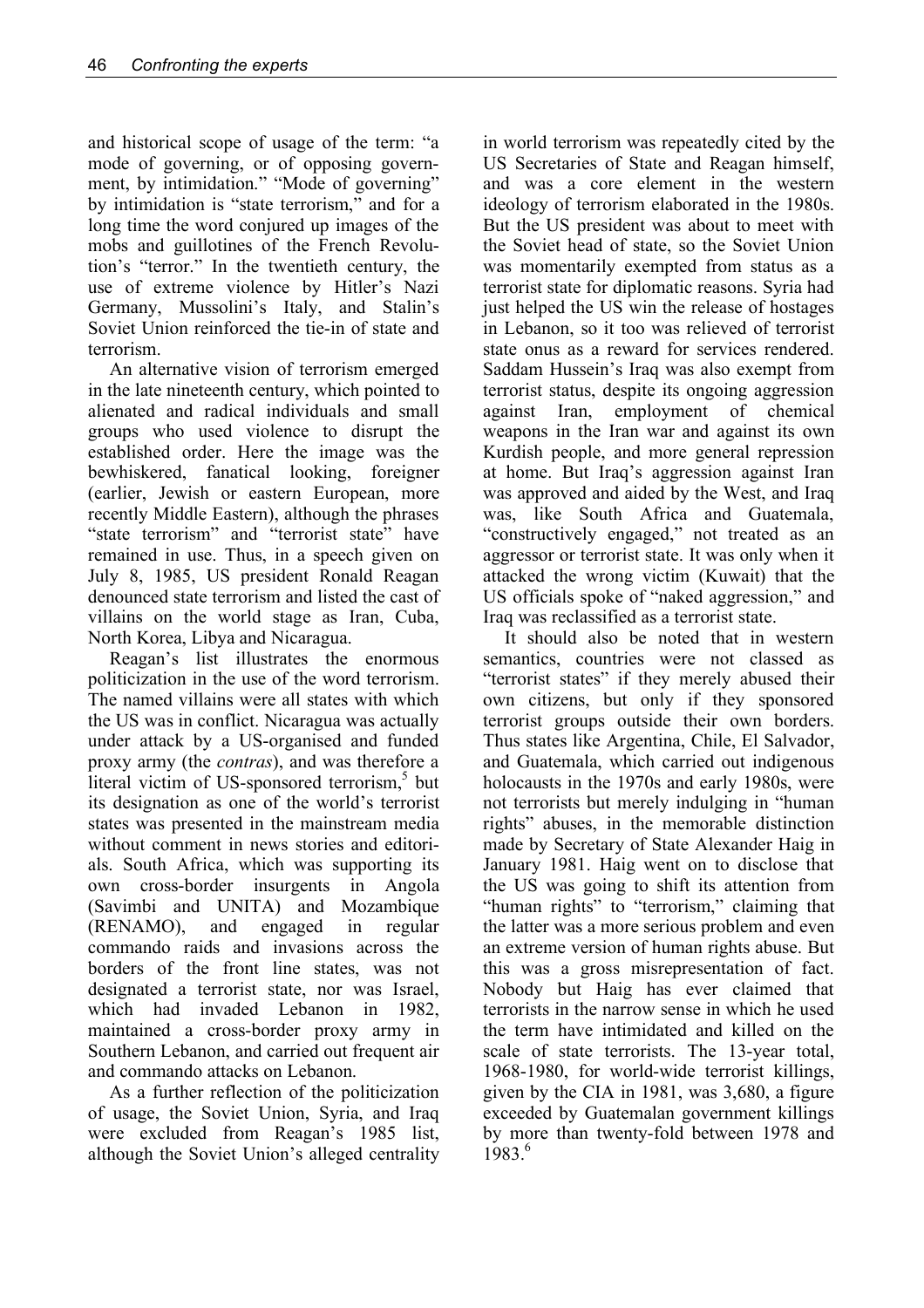The fact is that the Reagan administration was actively supporting state terrorists in Argentina, Chile, El Salvador, Guatemala, and South Africa (among others) in the early 1980s. The Reaganite redefinition of terrorism so as to exclude the state terrorism of its clients was thus an arbitrary politicization of the word, a manipulation of language to serve an immediate political agenda. The Reaganites did want to capture *some* states in the terrorism web, however, so they retained the notion of state terrorism in the form of possible sponsorship of "international terrorism" across borders. The world's terrorists therefore included the various governments which aided individuals, groups, and insurgencies labelled terrorist, the supporting governments being "sponsors" of terrorism. This convenient lexicon permits the invidious word "terrorist" to be applied to anybody using force against the West, or helping those who do so. The latter were part of *The Terror Network*, as set forth in a 1981 book by Claire Sterling, who tied all the left and insurgent groups of the world to a Soviet support system.

A further problem for the new lexicon was how to exclude numerous groups like the Cuban refugee network in the US, UNITA in Angola, supported by South Africa and the US, the *contras* attacking "soft targets" in Nicaragua from Honduras, under US sponsorship, that fit the mainstream notion of terrorists perfectly. The Reagan administration handled this easily: those apparent terrorists supported by the US and South Africa were "freedom fighters," so that neither the US nor South Africa were terrorist states. In fact, however, the African National Congress's (ANC's) insurgency had a majority-based constituency in South Africa, whereas UNITA and the *contras* were essentially creatures of their foreign organizers and sponsors.<sup>7</sup>

## **The accommodating experts**

What is most interesting is the fact that the US mainstream experts and media accepted without challenge the Reagan administration's definition of terrorism and the classification of terrorists and terrorist states, despite the

obvious arbitrariness and political basis of their selections. They also accepted the implicit model of terrorism in which the Soviet Union and its leading proxy, Libya, were encouraging and sustaining terrorism in order to destabilize the western "democracies" (presumably including Guatemala and South Africa). Even the truly laughable politicization of 1985 noted earlier, where Reagan listed the US enemies of the moment, including the victimized Nicaragua, and "temporarily" excluded the Evil Empire, Syria and Iraq for good behaviour, did not evoke any comment. The terrorists were what a very opportunist state apparatus declared to be terrorists, however absurd and vacillating the designations.

Although a clear *prima facie* case can be made that the 1980s insurgents in South Africa, Guatemala and El Salvador were victims of state terrorism and that the word terrorist should have been applied to the governments of those countries, this was not done by accredited experts in the US and its allied countries. Thus, a study I and a colleague carried out of the work of 32 of the most prominent western experts on terrorism showed that 31 focused almost exclusively on insurgent terrorists — minus the Reagandesignated "freedom fighters," of course along with the Reagan-approved list of state terrorists.8 As another dramatic illustration of the bias of the establishment experts, we tabulated the index references to rightwing and leftwing terrorists in four major and reasonably representative establishment studies of  $\text{terrorism}$ , including popular works by Sterling and by Dobson and Payne, and "scholarly" studies by Laqueur and Wilkinson.<sup>10</sup> We included in the listings both smallscale terrorists of the right and left (e.g. the Italian Stefano Delle Chiaie and Salvadoran Roberto D'Aubuisson on the right, Arab Abu Nidal and the US Weathermen on the left) and state terrorists allied with the West and those deemed enemies of the West (South Africa's Botha, Argentina's Videla versus Kadaffi and Castro). The aggregated totals of index references to non-Western and leftwing terrorists versus Western and rightwing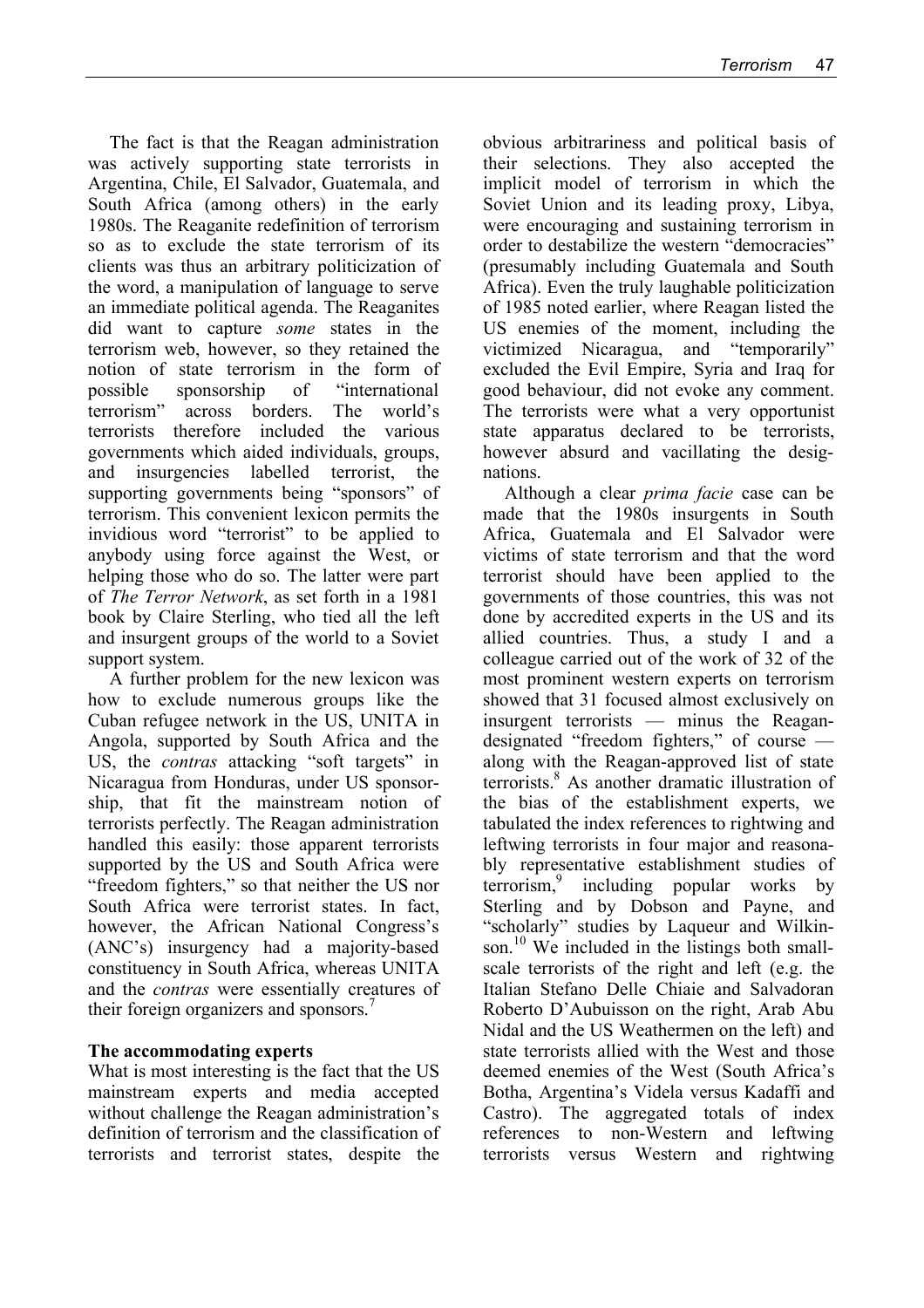terrorists was 733 to 2! In short, the establishment experts focused unremittingly on those that fit the US and Western political agenda and simply ignored those who did not fit.

It should also be pointed out that the Soviet conspiracy model of terrorism, according to which the world's terrorism was a result of a Soviet destabilization plan and its implementation, was accepted by a solid majority of the 32 experts.<sup>11</sup> The "scholarly" Wilkinson, for example, castigated the Central Intelligence Agency (CIA) professionals who opposed the Soviet conspiracy model and he implicitly supported CIA head William Casey's efforts to make the CIA into a completely politicized instrument of state policy in its evaluation and presentation of data. In dealing with South Africa, Wilkinson not only failed to call South Africa a terrorist state, he suggested that the "troubles" were in good part a function of Soviet meddling. He even chided Kadaffi for giving aid to Nicaragua, under US attack, and expressed the view that Britain owed the US support for its past services to the Free World, making the facts in any particular case quite irrelevant<sup>12</sup>

### **Accreditation by conflict of interest**

One of the most interesting facts about the dominant experts on terrorism is their rampant conflicts of interest. Of the 32 we studied, 22 had worked for a western government, including 7 who had worked for the US CIA. Another (but overlapping) group of 15 were principals or employees of private security firms that served a government and business clientele. Twenty-three were or had been affiliated with non-profit research and policy institutes (so-called think tanks), 13 with the big four (American Enterprise Institute, Georgetown Center for Strategic and International Studies, Heritage Foundation and the Hoover Institution). These thinktanks are closely affiliated with the government, but are largely underwritten by the corporate community. Given these relationships, the experts' identification of "terrorists" as those so regarded by their employers and funders was a foregone conclusion.

One would think that such relationships would rule out most of these experts from use by the media on grounds of conflict of interests. It works just the opposite in the West: *conflict of interest accredits the expert* because it demonstrates contacts, knowledge, and credentials. Bias is irrelevant if it is consistent with dominant mainstream opinion or reflects the opinion of very powerful people. Affiliation with a leftwing party or funding by an interest group that represented a non-establishment viewpoint would be regarded as posing a conflict problem, and if those representatives were allowed to speak at all, their conflict would be mentioned. The US public broadcasting system has barred union funding of programs as posing a conflict of interest problem, but corporate underwriting of rightwing economists and commentators is not seen as conflictual.<sup>13</sup> Thirty-year CIA veteran propaganda expert and former CIA station chief in Turkey, Paul Henze, was one of the leading commentators on the alleged KGB-Bulgarian plot to kill the Pope. Not only was his CIA affiliation not considered by the media to compromise his objectivity, it was not even disclosed to the public.<sup>14</sup>

The US system thus works with great efficiency to get over and continually reaffirm the government-establishment preferred line on terrorism. The government view is explained by officials, who focus with great indignation on their preferred terrorists, sometimes offering outright lies.<sup>15</sup> The experts — accredited by their conflict of interest that assures their adherence to the government view — solemnly restate the government view, and mull over why the terrorists are misbehaving and what our anti-terrorism options are. What makes the system so efficient is its uncoerced character, with the free market, not a censoring government, filtering out unwanted facts and perspectives. And the free market participants usually do their private censoring with a certain innocence, as the biases they require from their experts are seen as the mere accepting of selfevident truths from which any intelligent debate must begin.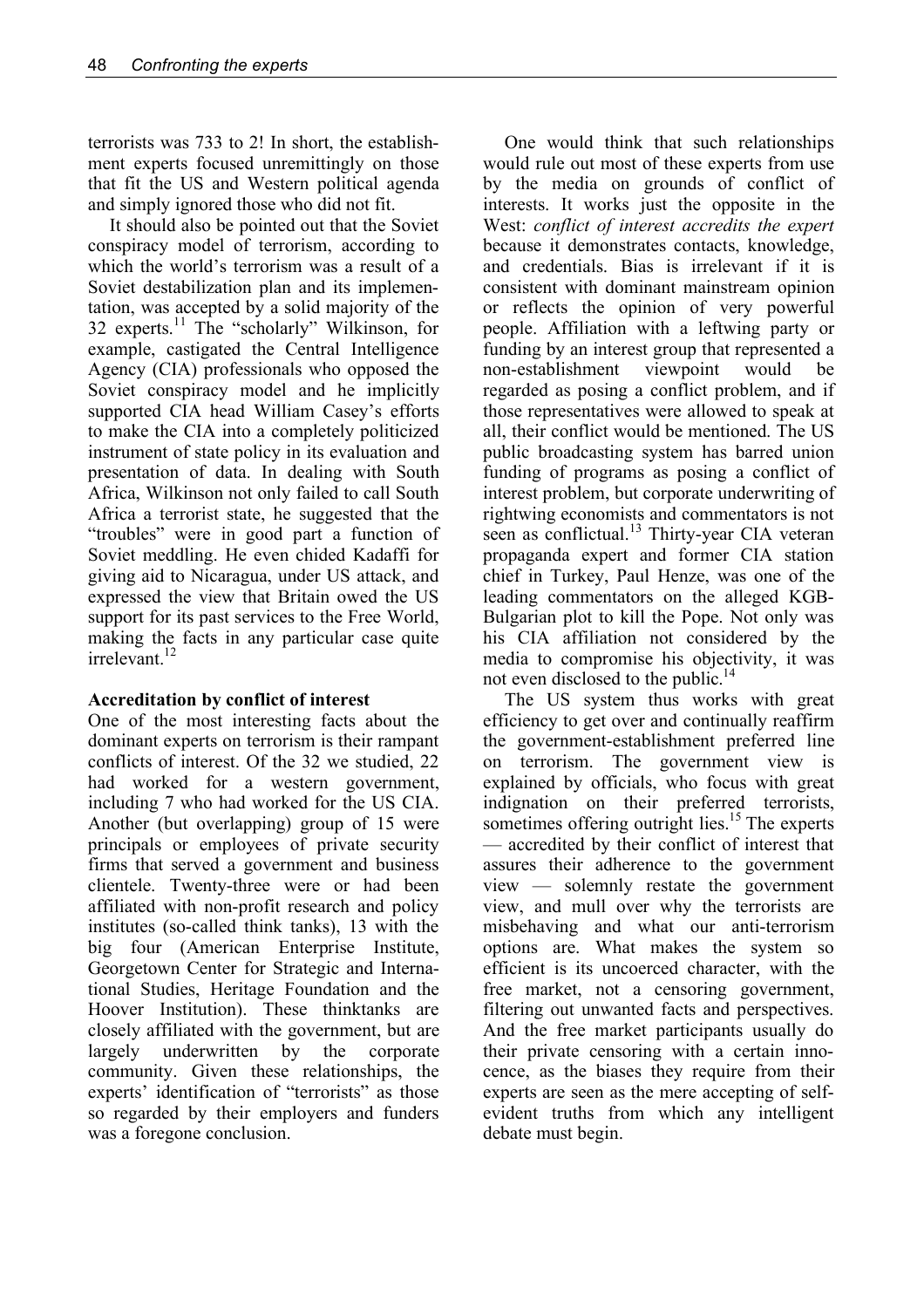#### **My own writings on terrorism**

My own writings began during the Vietnam War years 1965-1975. They were driven by outrage at the events in progress and the US establishment and media apologetics, which included some remarkable word usage, double standards, and rewriting of history. The US had entered Vietnamese affairs as a successor to the French colonial regime, whose return to power the US had underwritten after World War II, until the French withdrawal in 1953. In 1954 the US put into office in Vietnam a UStrained and imported puppet, Ngo Dinh Diem. Although devoid of substantial indigenous support, Diem nevertheless got 99% of the vote in a 1955 election, and used increasingly ferocious tactics and weaponry against the peasant population. Despite these considerations, the US media consistently supported the US intrusion as reasonable and democratic in intent. Although the Diem regime and the US relied on force and terror to achieve their ends from 1954-1975, the US media used the word "terrorism" only in reference to the operations of local enemy insurgents. "Sideshows" such as the invasion and intensive bombing of Cambodia and the US-sponsored coup and slaughter in Indonesia were also treated very antiseptically and without indignation, never as state terrorism.

One of my earlier books on terrorism, *Atrocities in Vietnam: Myths and Realities*, was published in 1971 by the churchsupported Pilgrim Press. It focused on the different types of atrocity — insurgent shootings and bombings, B-52 and other bombing raids, and the use of napalm and chemical warfare, including crop destruction programs — addressing their levels, casualties inflicted, and legality. There was little difficulty in showing that US direct and indirect atrocities were vastly larger, enormously more costly to the civilian population, and more consistently in violation of the laws of war, than those of the enemy. Even before this book was in print, the editor ran into opposition within the publishing house, and a struggle ensued over whether the book should be published in accord with the contract. It was issued, after a delay, in a very small format and small print edition. But it was not advertised and was not kept available for very long — the residual copies were destroyed, not remaindered (or even offered to the author for purchase).<sup>16</sup> The editor who had defended and pushed the book was fired within six months after it was issued.

An even more extreme case of suppression occurred in connection with a work on terrorism written with Professor Noam Chomsky, with whom I began to collaborate during the Vietnam War era. Our experience with suppression occurred in our dealings with Warner Modular Publications, a small subsidiary of Warner Brothers, that specialized in short dissident studies in various fields that could be used as course modules. Chomsky and I produced a module in 1973 entitled *Counter-Revolutionary Violence: Bloodbaths in Fact and Propaganda*. "Bloodbaths" were a favourite topic of those years, with much establishment concern and speculation over those that might occur under future Communist rule, but with comprehensive neglect of ongoing bloodbaths. Our monograph focused on these. We distinguished between Benign and Constructive Bloodbaths — those of the US and its client states and allies — and Nefarious and Mythical Bloodbaths in Vietnam — which were bad and deserving of indignation and concern.

After 20,000 copies of our book had been printed, it came to the attention of the top brass of the parent corporation. They were outraged, cancelled the already arranged advertising, refused to sell the module, and shortly thereafter fired the officers of Warner Modular Publications and liquidated the organization. The stocks of our book were transferred to another company that never advertised it, so that the volume was effectively suppressed. We considered suing for breach of contract, but ended up obtaining full rights to republish. The story of this suppression was recorded in Ben Bagdikian's book *The Media Monopoly*, 17 and in our own later writings, but it was of no interest to the mainstream media or civil libertarians. In retrospect, one of the notable features of this suppression was the active participation of Mr. Stephen Ross, then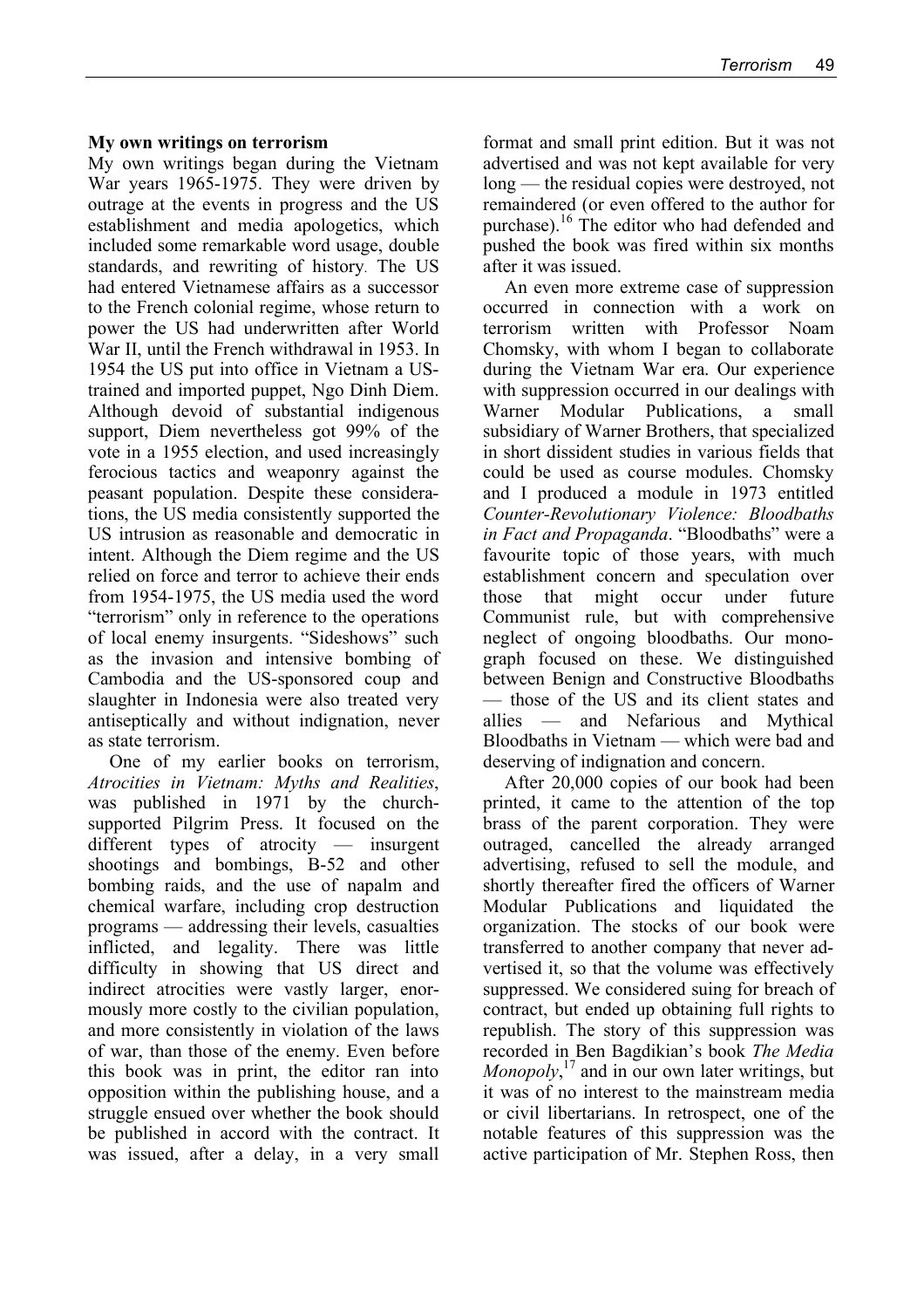head of Warner, and until his recent death the top officer of Time-Warner, the world's largest media conglomerate.

Six years later Chomsky and I published a greatly enlarged and updated version of the suppressed volume, entitled *The Washington Connection and Third World Fascism* as the first the first of a two-volume set on *The Political Economy of Human Rights*. 18 We included there "A Prefatory Note on the History of the Suppression of the First Edition of This Book," and the book elaborated on the themes of the earlier volume. In particular, it put great emphasis on the political-economic underpinning of US relationships with states like Brazil, Chile, Indonesia, and the Philippines, the centrality of "favorable climate of investment," and the importance of state terror to serve that dominant objective. Along with extensive documentation of terror conditions in "The Pentagon-CIA Archipelago" (title of chapter 2), the book addressed and criticized the way in which usage of "terrorism" in the West had been nicely adjusted to exempt the West and its clients. *The Washington Connection,* published by South End Press, a recently formed non-profit and critical publisher located in Boston, received a fair amount of attention in the dissident press and underground, and its aggregate sale of some 40,000 copies was huge for a dissident publication. The book was not reviewed in the leading mainstream media, however, and was given hostile treatment by *The Nation,* which had it reviewed by a *New York Times* reporter, A. J. Langguth, despite the book's severe criticism of his paper.

I followed this up with another volume published by South End Press in 1982, *The Real Terror Network: Terrorism in Fact and Propaganda*. In title and substance the work was a response to a 1981 bestseller by Claire Sterling, *The Terror Network*. Sterling constructed her terror network with the Soviet Union as center, with Libya, Cuba and the PLO as major proxies, and with insurgent movements like the ANC and other left insurgencies as Soviet agents. It also carefully excluded South Africa, Argentina, and the Cuban refugee network in the US, and in fact any non-left group or government favored by the West. This fitted precisely the demands of western power brokers, anxious to pin the Evil Empire label on the Soviet Union and to discredit groups challenging western interests (PLO, ANC, insurgencies from below in general) by tying them into a global conspiracy.<sup>19</sup> Sterling nowhere defined what she meant by terrorism, provided no quantitative information, but relied heavily on dramatized recountings of carefully selected terrorist incidents and testimony of western intelligence agencies. Her gullibility was enormous, and eventually CIA personnel disclosed that she had been an unknowing channel for the "blowing back" of CIA disinformation into the US media. $20$ 

My book *The Real Terror Network* provided a formal critique of Sterling's methods and sources. I distinguished between "retail" and "wholesale" terrorism, the former the terror of individuals and small groups, the latter states. The point of this use of adjectives was to stress the fact that retail terrorists have limited capabilities for terrorizing, whereas states can intimidate and kill on a very large (wholesale) scale. The plague of human torture that grew in the post-World War II era and the growth of death squads and disappearances were state-directed phenomena. Sterling's exclusion of wholesale terror was not only a highly political choice, it missed the main subject. But insofar as the function of the political-"expert" focus on "terrorism" is to divert attention from the greater to the lesser terror, Sterling's choices were entirely comprehensible.

The greater part of *The Real Terror Network* was devoted to describing an alternative terror network of US client states in Latin America, enumerating their terror practices, tracing the network to US training and support systems, and showing how this worked out in accord with a "development model" that stressed providing a "favorable climate of investment" for transnational corporations. In states with huge inequalities and pressures from below for directly helping the majority (which adversely affect profitability), a favorable investment climate required a strong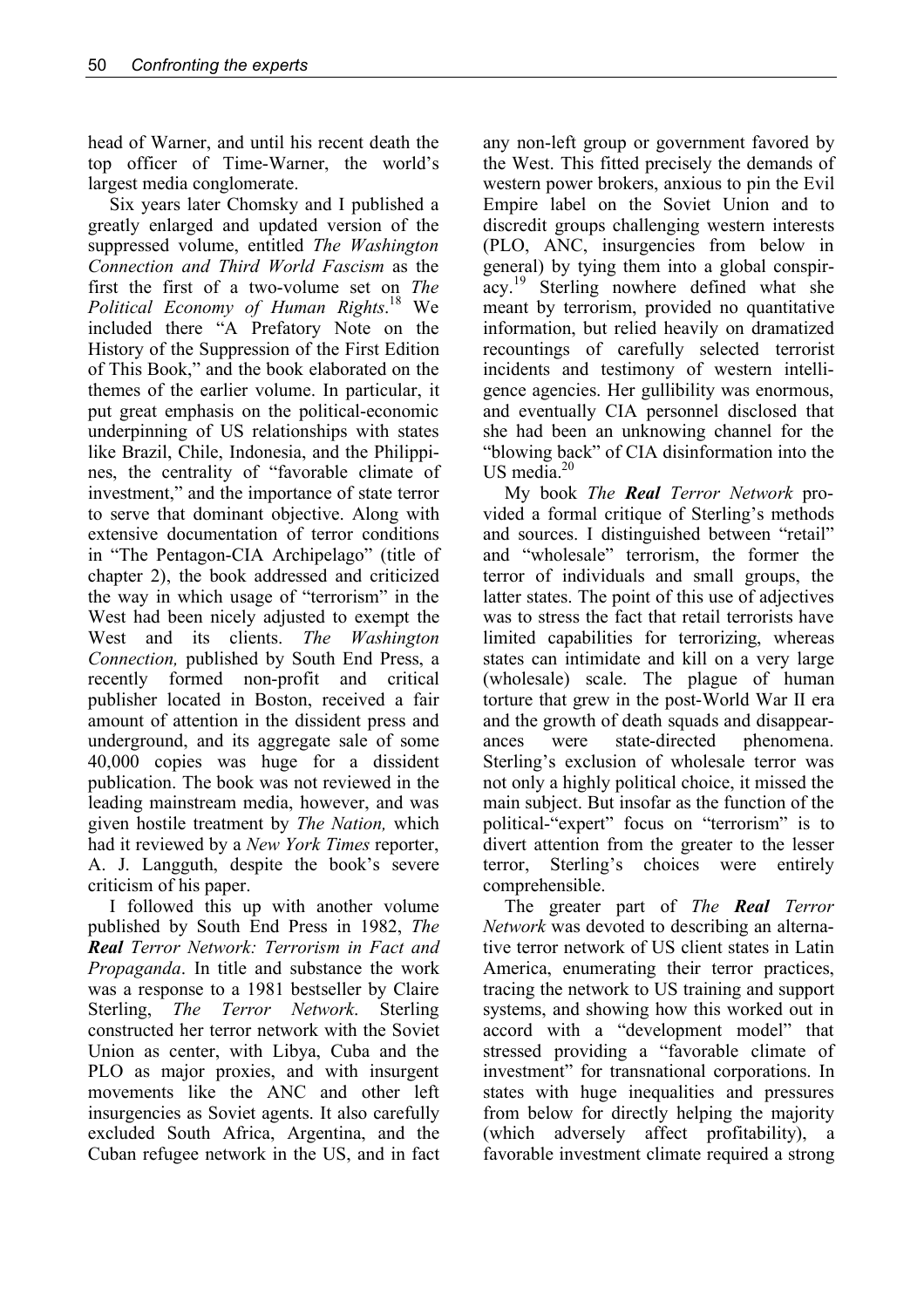dose of terror from leaders like Marcos, Pinochet, and the assorted other Latin American generals who led the fight for "stability."

This book had a great deal of quantitative information, and did not rely on anecdotes and stories from intelligence agencies as Sterling's book did. It was very well received in dissident and Third World circles, but could not be heard by the US public through the mainstream media. The *New York Times*, for example, deeply interested in terrorism, "lost" half a dozen copies of the book and never did get round to even a notice of its existence. Sterling, meanwhile, was not only reviewed, but became a TV expert of choice, treated with virtual reverence, and was never asked challenging questions.

After Pope John Paul II was shot in Rome in May 1981, Claire Sterling soon surfaced again as an authority, claiming that this was a KGB-Bulgarian plot. Funded by the *Reader's Digest*, she published an article "The Plot to Kill the Pope," in the *Digest* issue of September 1982, then a 1984 book on the subject, *The Time of the Terrorists*, and was the top media expert on the subject from 1982 till after the conclusion of the trial against the Bulgarians in March 1986. The number two expert was Paul Henze, a longtime CIA official, who also wrote a book, *The Plot Against the Pope*, and became a very prominent expert in both print media and on TV. Sterling and Henze collaborated with Marvin Kalb, of NBC-TV, in a major TV special, "The Man Who Shot the Pope," shown in September 1982 and again in January 1983. Sterling, Henze and Kalb took Soviet-Bulgarian involvement as a foregone conclusion, based on the confessions of the assassin, a half-crazed Turkish rightist, Mehmet Ai Agca, made after many months in an Italian prison, along with a set of ideological presumptions and imputed motives and plots worthy of a James Bond movie. $21$  The mainstream media swallowed the line with gusto and remarkable gullibility.

I followed the case closely and wrote a number of articles on it with a historian friend, Frank Brodhead. We eventually published a

book, *The Rise and Fall of the Bulgarian Connection,* through Sheridan Square Press in New York City, timed to coincide with the end of the trial in March 1986. The essence of the book, with further updating, was also presented as chapter 4 in a book written in collaboration with Noam Chomsky, *Manufacturing Consent: The Political Economy of the Mass Media*, published by Pantheon Books in 1988. In all of these works, an effort was made to stress the remarkable convenience of the case for western political interests, and to show the implausibility of the accepted premises, the dubiousness of reliance on the claims of the accused Agca, given his background, the circumstances of his confession, and the absence of *any* evidence confirming his assertions about Bulgarian involvement. I tried to spell out an alternative explanation of why Agca shot the Pope and why the crime was being pinned on the Bulgarians and KGB. I analyzed the Sterling-Henze-Kalb model, showing the faultiness of its premises and its internal illogic, and pointing out some of the real world facts that it ignored (and which the US media ignored, in lockstep). As in the case of Sterling's *Terror Network* and model, the mainstream media gave her version of the case huge and uncritical publicity and simply ignored my (or any other) counter arguments or claims. Contesting views didn't have to be refuted — they could never be aired, but had to circulate in the dissident media as de facto samizdats, without access to the general public.

The Rome trial which ended in March 1986 resulted in the release of the Bulgarian for lack of evidence, but even at this point the US media allowed Sterling and company a convenient fall-back position: the case was alleged to be too "politically sensitive" for the court to find the Bulgarians guilty, and, furthermore, Italian law distinguishes between a finding of clear innocence and non-guilt for lack of evidence. Of course, an even stronger case can be made that "political sensitivity" (or convenience) and hostility toward the Evil Empire and Communist Party in Italy, which dictated the bringing of the case in the first place, made for juror bias toward finding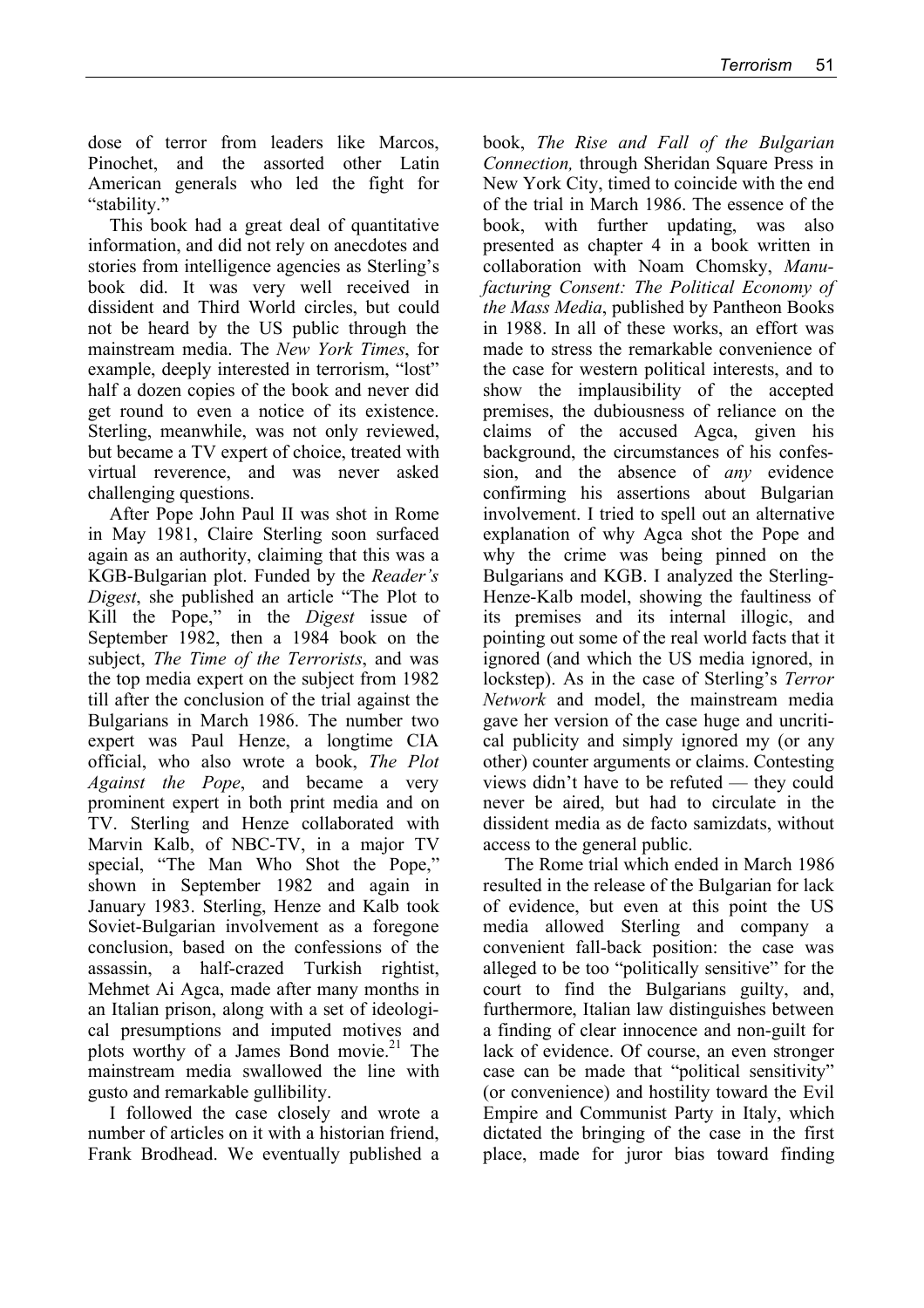communists guilty; and that the failure to find the Bulgarians completely innocent may have been to protect the powerful vested interests in Italy who had supported the case. Furthermore, Sterling and Henze had claimed back in 1984 that the "evidence" was virtually complete, yet a very extensive effort by the Italian state failed to produce a single piece of evidence confirming Agca's claims of Bulgarian involvement.

In a final touch, in the confirmation hearings on Robert Gates as head of the CIA in 1991, former CIA official Melvin Goodman testified to the politicization of the Bulgarian Plot case under CIA head William Casey, and added that the CIA professionals had considered the Sterling claims a farce, one reason being that the CIA had excellent penetration of the Bulgarian secret services. Following this testimony, the *Wall Street Journal*, which had given Sterling uncontested rights to peddle her views up to then, gave her a final word on a "plot." A letter which I wrote in response, pointing out her neglect of the Goodman admission of the CIA penetration of the Bulgarian secret services, was not published, nicely completing and illustrating the working of a closed "free market" system.

A final major work I wrote on terrorism, in collaboration with University of Pennsylvania PhD student Gerry O'Sullivan and published in 1990 by Pantheon Books, was entitled *The "Terrorism" Industry: The Experts and Institutions that Shape Our View of Terror*. Again, the intent was to show the onesidedness and huge bias in the mainstream perceptions of terrorism. But the focus here was on the institutional roots of the bias. Thus, after background chapters on the western stake in "terrorism" and the model constructed to identify the West's oppositional forces as the "terrorists," the major part of the book describes the institutional apparatus government, thinktanks, security firms, and experts — that expound and elaborate the chosen model. The phrase "terrorism industry" calls ironic attention to the fact that "terrorism" is modelled and pushed by experts who service a market demand for a certain view of terrorism, much like advertisers who push a certain brand of soap. $2^2$ 

As noted earlier, we stressed the close association of the experts of the industry with government and private business firms that have "security" problems, who constitute the "demanders" for the services of the industry. The longest chapter in the book, entitled "The Experts," provides a great deal of information on the linkages and opinions of the experts, including an extended account of the work of a dozen of the majors. We underscore the fact that the terrorism industry is multinational, as the governments, institutes, and experts of the US, Great Britain, and Israel, in particular, but many others as well (including South Africa) have worked closely together and shared the same vision of terrorism. The book also describes how the US mass media take the terrorism industry's experts as "independent" and properly accredited, allowing them to reinforce the official version of terrorism as *the* true one, providing a "natural" and beautiful closed system of discourse allowing Libya and the PLO to be the serious terrorists, with the Nicaraguan contras and the Cuban terror network ignored, and the governments of South Africa and Guatemala fighting against terrorism.

*The "Terrorism" Industry* was published by Pantheon books, a subsidiary of Random House, which is a subsidiary of Advance Publications, the top company in the Newhouse media empire. Unfortunately, the book was about to go to press just at the point where Pantheon was in the process of being "defanged" by its parent, in the name of profitability considerations. The long-standing management of the noted progressive publisher André Schiffrin was replaced with a more compliant market-oriented one, and Pantheon has ceased to be a haven for quality critical books. Meanwhile, *The "Terrorism" Industry* was not advertised or pushed and the normal reaction of the mainstream media to such a critical work (mainly ignore; alternatively pan) was exacerbated by publisher confusion, disinterest and neglect. The book fell stillborn from the press, receiving only modest attention even in the dissident media,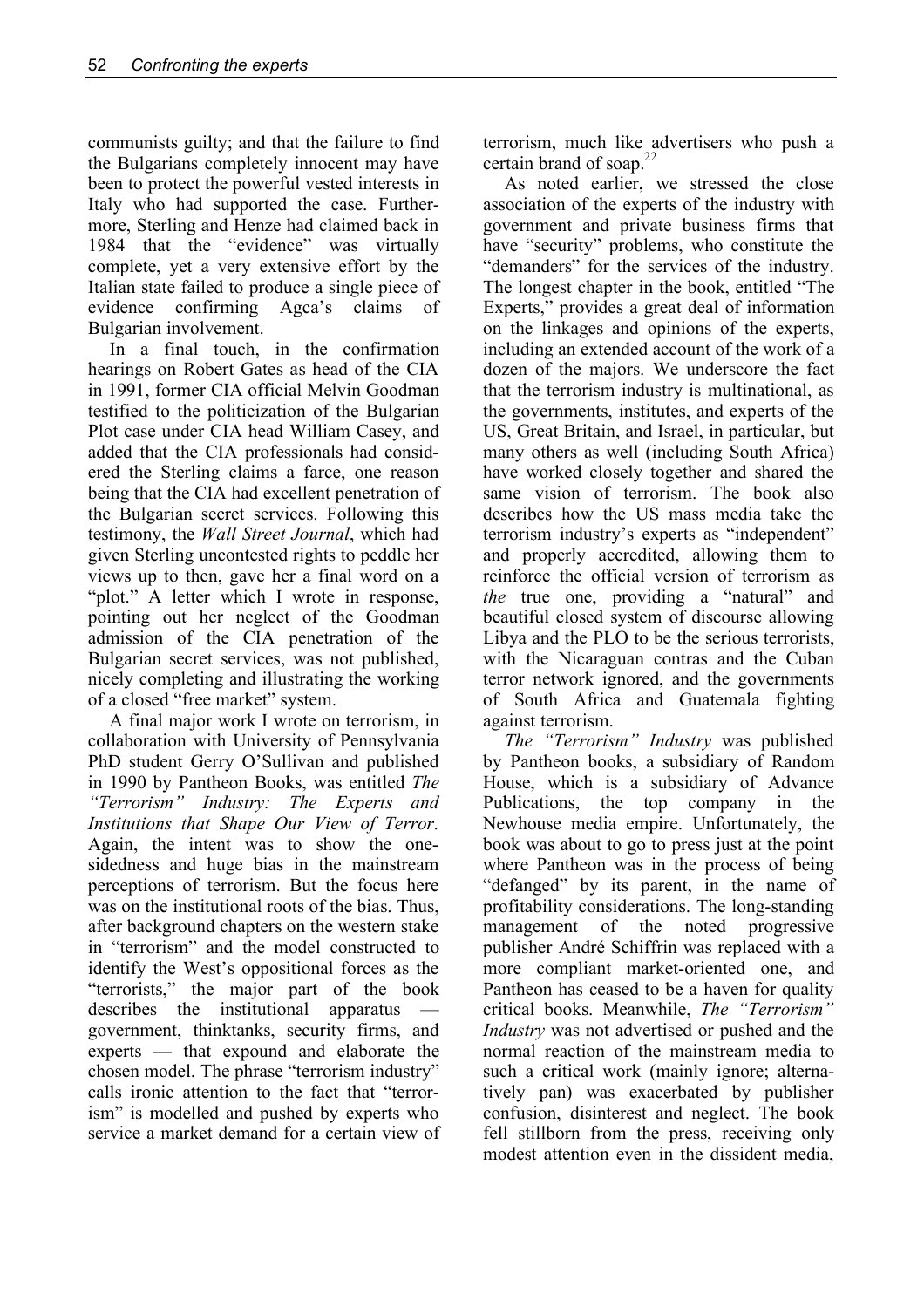and it was not permitted to enter in any way the national debate on terrorism. We believe that this was a function of its message and backing, not its quality.

## **Methodology**

I obtained a PhD in economics at the University of California, Berkeley, in 1953, with two minor fields, American history and economic history. As a trained economist and student of history, with a strong bent toward structural analysis and structural explanations of behavior and performance, my basic methodological approach has been, mundanely, the use of traditional scientific methods. I have long been a devotee of the work of the great French historian Marc Bloch, who put great stress on the comparative method, $23$  which has seemed to me extremely useful in studying the treatment of terrorism. I have spent a lot of time exploring definitions and concepts, spelling out and analysing models used in the terrorism field, and searching for relevant empirical evidence. This is unusual in the world of terrorism studies, where serious traditional academic investigation is sparse and badly tarnished by conflict of interest and ideological bias. A number of terrorism experts have been journalists, most often with strong ideological commitments. But even the "scholars" of the field, like Laqueur and Wilkinson, work at a huge distance from Thucydides' self-imposed guideline that "the accuracy of a report [be subject]…to the most severe and detailed tests possible."

Because of the high degree of politicization and one-sidedness of establishment terrorism accounts in the press and purported "scholarly" studies of terrorism, the questions deserving my close attention as a critic have been obvious. The manipulation of definitions to serve western interests called for a close analysis of the semantics and selectivity of usage of terrorism. The models of terrorism have been similarly structured to yield a proper political result, with the basic model of "Soviet control" and with specific models adapted for special occasions, as with the KGB-Bulgarian plot against the Pope. It has

been easy to show that the definitions and models used in the mainstream studies are special cases that serve special interests — and often survive only because contesting facts and alternative models are kept under the rug.

Because of the extreme difficulty in getting an alternative view heard, I have often sought out dramatic and powerful illustrations of the state (wholesale) terror that the western terrorism industry refuses to recognize. I have frequently also emphasized the method of dichotomization and juxtaposed comparison to illustrate forcefully the fact and inappropriateness of selective western attention. For example, with the help of the Pentagon itself, during the Vietnam war I was able to show that the US was using ordnance in Vietnam that exceeded that used by the enemy by a ratio of 500 to  $1.^{24}$  It was not difficult to show the huge bias in the US press in attention given to victims of terrorism in the Soviet Union and in US client states.<sup>25</sup> It was not hard to demonstrate that on standard definitions of terrorism, South Africa was a far more serious terrorist state than Libya, and that — to understate the case — the "experts" and mainstream media did not recognize this  $fact.<sup>26</sup>$ 

A great deal of the information needed for a proper study of terrorism is readily available in the reports of human rights groups like Amnesty International and Americas Watch, who cover a wide terrain, and from more specialized groups, frequently victims and expatriates, who put out newsletters and special reports on their home countries. There are also numerous books, journals, government documents, and news reports that provide valuable information. This material is available to mainstream experts; they ignore it because it doesn't fit their hypotheses and models. Because of the extensiveness of and the frequent need to actively seek out information, I have been prone to work with collaborators, to help share the research burden. The ones I have worked with have been excellent researchers, and the benefits of collaboration in all cases have greatly exceeded the costs.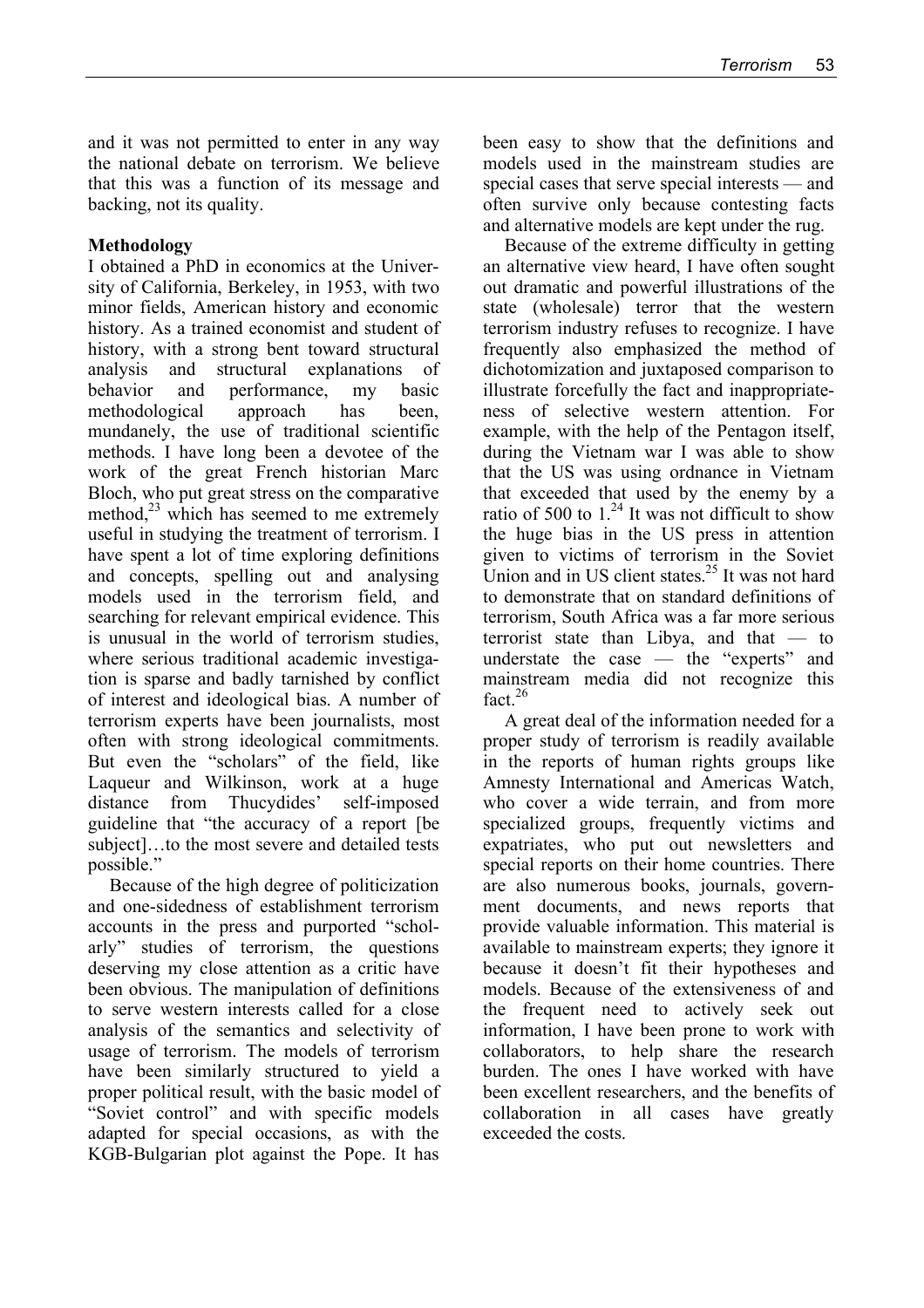In sum, writing as a critic on terrorism has been easy in that the establishment studies are so grossly biased and intellectually thin that their refutation has been like shooting sitting ducks. Counter-models have been easy to construct. Mobilizing the requisite evidence requires a great deal of digging, assembling data, and checking, but the evidence is there, sitting unused by the mainstream experts. Given the "self-evident" character of the establishment position, the reply has to be extensive, powerful and error-free. Even then, the problem remains of how one can get heard in the mainstream, even at the most minimal level.

## **The marginalization process**

I have myself "modelled" the process whereby my own writing is marginalized. Chapter 1 of *Manufacturing Consent*, entitled "A Propaganda Model," describes in detail a set of interacting forces that filter out unwanted thoughts: the ownership and control structure and profit orientation of the mainstream media; their dependence on advertising revenue; their tie-in with government as primary information source and licencer (for radio and TV) and external protector (for global media); the threat of flak from the powerful; and ideological constraints. These forces press the media toward political conformity and protect establishment positions against attacks by critics who address fundamental rather than tactical errors.

One of the media's routes to safety is to confine "independent" opinion to the experts from within the establishment. This process has been carried to the extreme in the case of the "terrorism" issue, as it is largely a foreign policy matter, with properly demonized villains (Arafat, Kadaffi) and with the victims of western terrorism and double standards having no voice in the West (Guatemalan Indians, Brazilian peasants, South African blacks). Under these conditions, the system quickly closes: the government names the terrorists, the affiliated terrorism experts solemnly agree and discuss proper tactics, and the media asks no hard questions.

The experts with fundamentally dissenting views are simply left out of the discussion. They are not accredited by former government employment or affiliation with the proper thinktank or Council on Foreign Relations; that is, they don't have the requisite conflict of interest! In the usual flurry of propaganda following a terrorist incident, the government, experts, and media quickly accept as obvious the official version of terrorism. Thereafter, dissident experts would hardly be understood, as they consider the issues too selectively chosen and in urgent need of contextualization, whereas the media want commentary and debate only on the basis of accepted fundamentals (e.g., that Kadaffi is the issue, and that the problem is why he does nasty things and how we can stop him).

Only twice was I ever considered for appearance on TV as a terrorism expert. In the first case, I was called by a representative of the Phil Donahue Show, who wanted to see if I qualified for an appearance. She asked me what I would suggest the US do about terrorism. I said that the first thing was for it to stop directly doing it and indirectly sponsoring it. This left her at a loss for words, and when our conversation ended I knew that I was not going on the Donahue Show. (I realized later that I should have played dumb and not revealed my hand so early if I wanted to get on the show.) The second instance was in connection with the Plot against the Pope. I was again "felt out" by TV representatives on ABC, but nothing came of it. Subsequently, however, a reporter contact within ABC informed me that Mrs. Claire Sterling refused to appear on TV with anyone who would seriously oppose her views, and exercised de facto veto power over panel appearances.<sup>27</sup> I don't know whether that explained the particular case on ABC in which the inquiry was never followed up with an appearance. I do know, however, that Sterling refused to debate with me on the Plot against the Pope at the University of Pittsburgh, where the students offered her market rates or better to appear.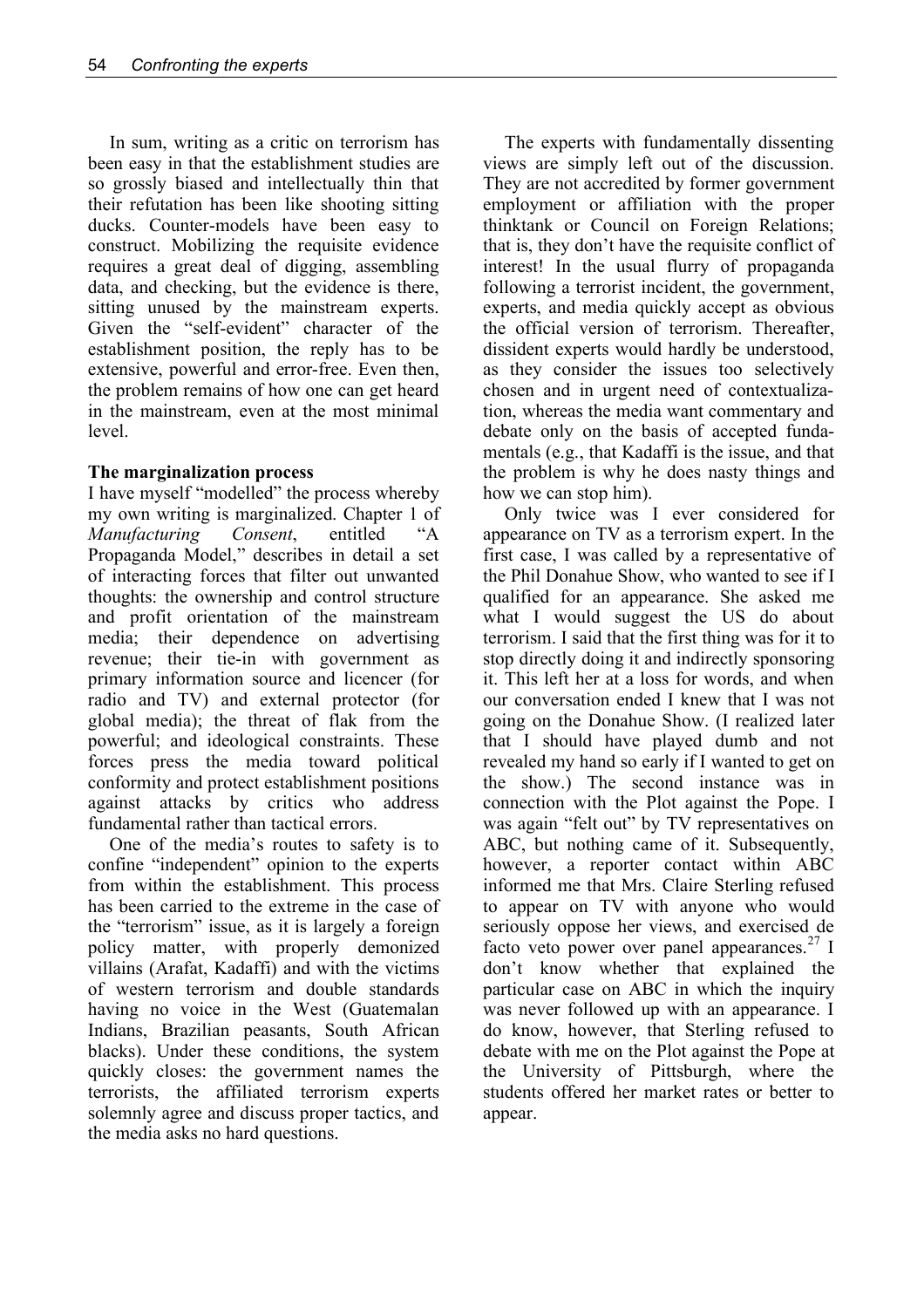### **Lessons and reflections**

Although I have been denied any direct access to the mainstream media over the past dozen years, with minor exceptions, I do not consider my efforts futile. I have been a part of a dissident movement that depends on mutual support, including intellectual support, and I have received hundreds of letters from persons previously unknown to me who have told me that my writings "opened their eyes" or infused them with energy. The dissident movement has been a force helping contain the national establishment, and its energy and strength depends in part on raising questions, presenting inconvenient facts, and formulating alternative models of where we are, why, and where we should be going. Even marginalized intellectuals serve the containment process by strengthening oppositional forces, and their ideas sometimes trickle upward into mainstream discourse. In the Vietnam war era and Central American wars of the 1980s, fear of repercussions at home was an important element in the calculus of aggression. In the absence of criticism and protest, violence would have been greater.

In retrospect, I believe that I and many of my dissident allies have put too much emphasis on scholarly analyses and too little on reaching the general public. This is a result of the fact that many of us are academicians and gravitate easily to traditional academic modes of discourse. However, many of the issues are fairly complex, so that with our views so unfamiliar and jarring, we need more space than ten sentences on TV or a 750-word opinion column to explain our position, which makes some reluctant to try. Furthermore, access to mainstream TV and opinion columns often requires a struggle, and is sometimes foreclosed entirely. Nevertheless, I still think it has been a mistake to opt so disproportionately for the easy route of books and articles in dissident journals and papers with circulations of 2,000-30,000.

## **Notes**

1. See Diesendorf's and Sharma's chapters in this volume. An offsetting consideration is that the establishment experts in the science fields often have substantial technical expertise and qualifications. The experts on terrorism are commonly journalists, popular writers, former officials, and not very distinguished or welltrained political scientists.

2. On the demonisation process, see J. Haiman and A. Meigs, "Khaddafy: Man and Myth," *African Events* (February 1986).

3. The US Reagan administration, which entered office in January 1981, was notorious for using "terrorism" as a propaganda weapon for mobilizing the US public for attacks on Libya, and indirectly as a means of helping justify its renewal of the arms race and as a cover for its regressive economic policies. See Edward S. Herman and Gerry O'Sullivan, *The "Terrorism" Industry: The Experts and Institutions that Shape Our View of Terror,* New York: Pantheon Books (1990): 22-25 and passim.

4. A State Department funded study in the mid-1980s, based on interviews with 2,800 former Soviet citizens living in the US, estimated that 77% of blue collar workers and 96% of the middle elite in the Soviet Union listened to foreign broadcasts, and that underground publications were read by 45% of high level professionals and 14% of blue collar workers. [James R. Miller and Peter Donhowe, "The Class Society Has a Wide Gap Between Rich and Poor," *Washington Post National Weekly* (17 February 1986).] US dissidents have a much smaller outreach than did Soviet dissidents, and, of course, foreign broadcasts are not as important in the US, nor do they present seriously alternative views.

5. These mercenary forces were referred to by the Defence Intelligence Agency in its 16 July 1982 "Weekly Intelligence Summary" as a "terrorist" army, before they were officially designated as "freedom fighters." This point was only disclosed in 1984 by the Council on Hemispheric Affairs, a public interest group specializing in critiques of US policy in Latin America.

6. See Edward S. Herman, *The Real Terror Network: Terrorism in Fact and Propaganda,*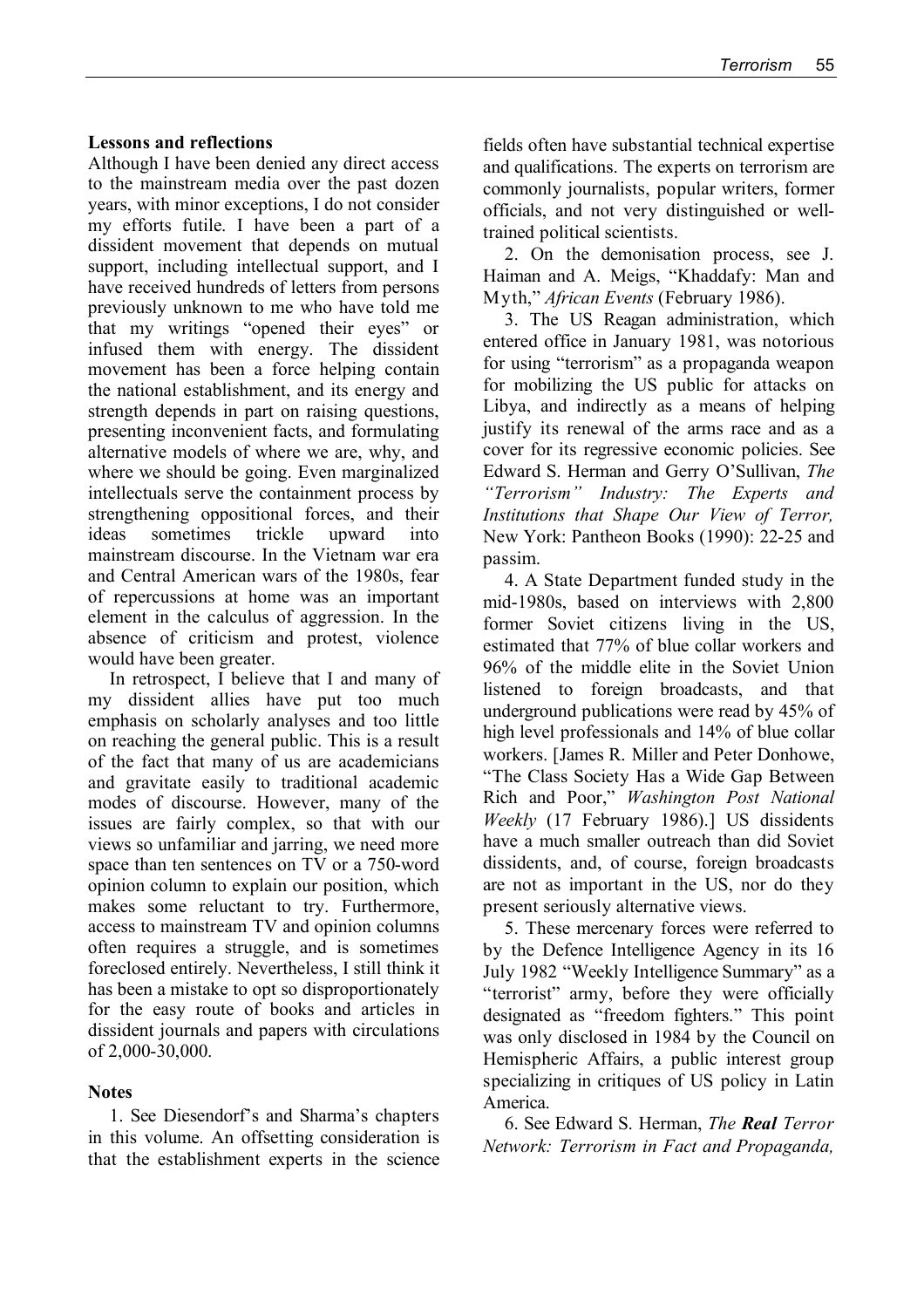Boston: South End Press (1982): 8 and passim.

7. This was more true of the *contras* than UNITA, which did have an indigenous tribal base, although one heavily dependent on and a tool of South Africa.

8. The 32 experts included the 13 most frequently cited by other terrorism experts, as reported in Alex Schmid, *Political Terrorism*, Amsterdam: North Holland (1983), the 16 most frequently cited in a large mass media sample, and eight others based on our own assessment of importance and influence. There were five individuals common to the Schmid and media sample list, giving 24 net, plus the eight ad hoc. See further Herman and O'Sullivan, op. cit.: 143-146, 183-190.

9. Rightwing and leftwing are imprecise political categories, "rightwing" implying conservative or reactionary and supportive of regimes of private property along with oligarchic and authoritarian rule; "leftwing" implies reformist or radical support of more equalitarian ownership and control, to be obtained by democratic or sometimes authoritarian rule and methods. In Third World disputes, the great powers of the West have often supported rightwing movements, only rarely those on the left.

10. I included Claire Sterling, *The Terror Network*, New York: Holt Rinehart and Winston/Reader's Digest (1981); Charles Dobson and Robert Payne, *The Terrorists,* New York: Facts on File (1982); Walter Laqueur, *The Age of Terrorism*, Boston: Little Brown (1987); and Paul Wilkinson, *Terrorism and the Liberal State*, New York: New York University Press (1986). See Herman and O'Sullivan, op. cit., Table 7-4: 189.

11. See ibid., Table 7-2: 184

12. See ibid.: 176-184.

13. Pat Aufderheide, "'This program was not made possible....': If PBS let GM sponsor Milton Friedman, why can't unions sponsor a labor history series?," *In These Times* (5-18 March 1980): 13.

14. This was a result in good part of the fact that Henze fixed his own identification, and never mentioned CIA. Henze also regularly insisted on clearing guests with whom he would appear and questions he would be asked on TV. See Edward S. Herman and Frank Brodhead, *The Rise and Fall of the Bulgarian Connection*, New York: Sheridan Square Publications (1986): 123-124 [footnote 1] and 146-159.

15. For a compendium of official lies by US officials on the Sandinista government of Nicaragua in the 1980s, see Peter Kornbluh, *Nicaragua: The Price of Intervention*, Washington, D.C.: Institute for Policy Studies (1987): chapter 4. For broader compendia of official US lies, see Noam Chomsky, *The Culture of Terrorism*, Boston: South End Press (1988) and *Necessary Illusions: Thought Control in Democratic Societies,* Boston: South End Press (1989).

16. Edward S. Herman, *Atrocities in Vietnam: Myths and Realities*, Philadelphia: Pilgrim Press (1971). The book is now a collector's item, for which I get periodic frantic appeals from firms specializing in finding scarce volumes.

17. Ben Bagdikian, *The Media Monopoly*, Boston: Beacon Press (1983, 1987, 1990 and 1992).

18. The second volume, also published by South End Press in 1979, was entitled *Beyond the Cataclysm: Postwar Indochina and the Reconstruction of Imperial Ideology* .

19. This was especially true of the Reagan administration in the US and the Begin government in Israel, the latter eager to make the PLO into an agent of World Communism, thus justifying its refusal to negotiate with Palestinians. The first conference of the Israelsponsored Jonathon Institute, held Jerusalem in July 1979, was clearly designed to mobilize such an ideological offensive. Both George Bush and Claire Sterling attended that conference. See Herman and O'Sullivan, op. cit.: 22-25, 29-36, 104-106.